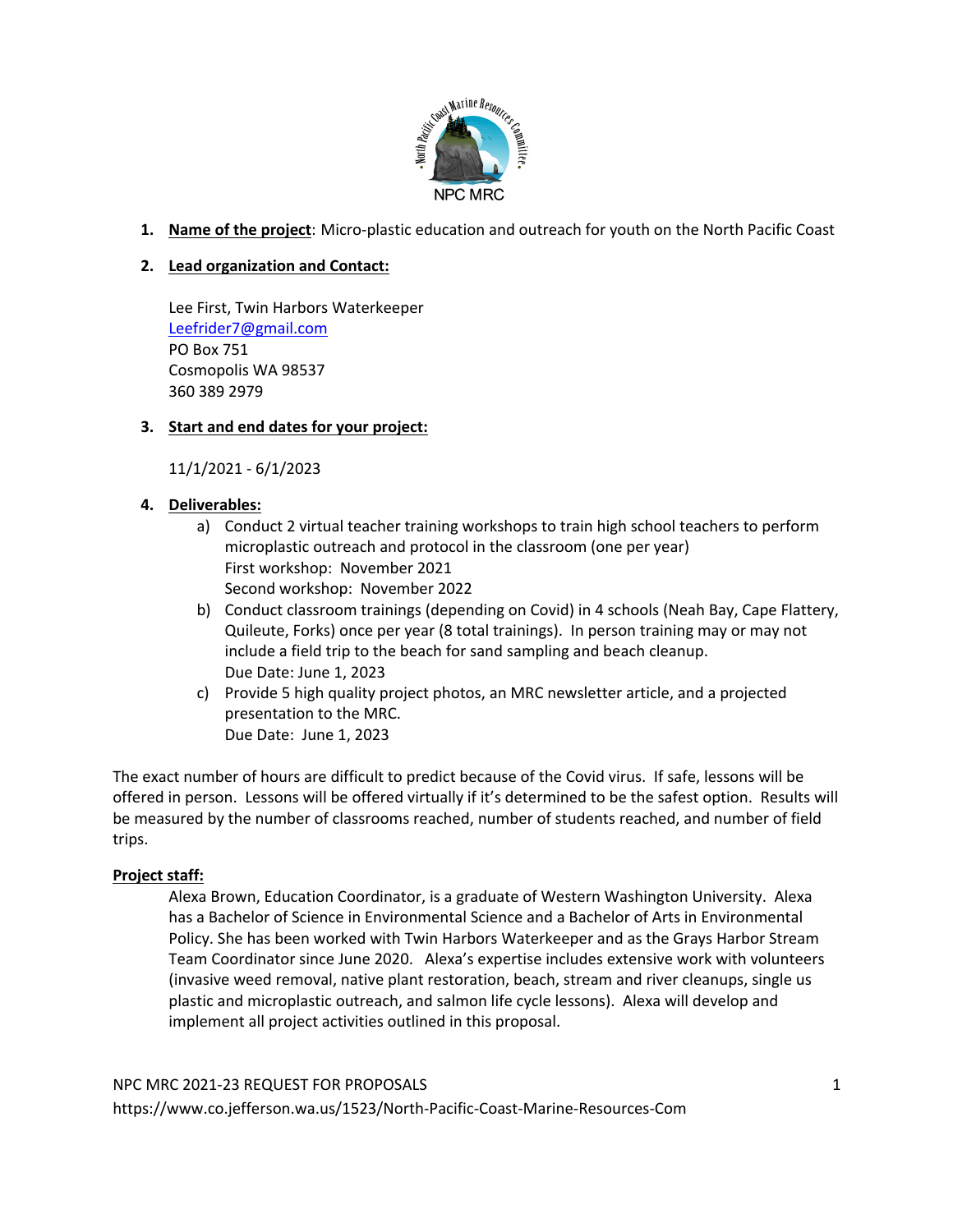Lee First, Twin Harbors Waterkeeper, is a graduate of Western Washington University and the University of Washington. She has a Bachelor of Science in Environmental Science and a Professional Certificate in Wetland Science and Management. Lee has worked in the water quality field for 30 years, and in the Waterkeeper movement for 15 years. She has implemented microplastics education in high schools in Spokane, Aberdeen, Hoquiam, Ocosta, Taholah, and LaPush. Lee will participate in all aspects of this project.

- d) **Partners:** Nicole Harris, Education Specialist, Olympic Coast National Marine Sanctuary, will offer technical support.
- e) **Geographic Area:** Our project will focus on the geographic area covered by the North Coast Marine Resources Committee.
- f) **Permits:** This project does not require any permits.

### **g) Project Summary/Narrative**

The purpose of this project is to educate youth to take action to reduce their use of single use plastic. Our presentations will inspire students to use as less single use plastic, to think carefully about how to incorporate fewer plastic items in everyday life, and to reuse plastic items as much as possible. Students and community members will learn about the "close the loop" concept, including options for purchasing items that are manufactured out of recycled plastic. Incorporating alternatives to plastic items in our homes and lives will also be stressed in this education.

Key to this work is educating teachers. We will provide one teacher workshop per year to train teachers to use lab equipment to separate and isolate microplastic fibers from samples collected on nearby beaches.

Twin Harbors Waterkeeper will teach youth the difference between primary and secondary microplastic. Youth will learn how and why micro-plastic is a health hazard to aquatic life, and to humans. Plastic pollution poses a serious threat to aquatic life including mammals, turtles, salmon, shellfish, as well as humans.

Plastic and micro-plastic pollution are especially relevant in Washington's coastal counties because of our sensitive coastal habitats and economic drivers of fishing, shellfish growing areas, and tourism. In addition to large plastic debris, the ocean beaches in the area contain alarming amounts of small plastic bits that arrive with every high tide. Plastic, especially micro-plastic, is a serious threat to aquatic ecosystems, environmental and human health. Yet there are alternatives to using plastic and finding alternatives to single use plastic is gaining popularity amongst broad audiences. Twin Harbors Waterkeeper will target youth for this project, as they will suffer the consequences of plastic pollution, so youth-targeted outreach is imperative.

### **Background and Context:**

Twin Harbors Waterkeeper has worked with these school districts on microplastic outreach during the past two years: Ocosta, Aberdeen, Hoquiam, Taholah, Quileute, Oakville, and Montesano. This program was originally created as part of a Public Participation Grant from the Washington State Department of Ecology in July 2019. A large component of that project was waste reduction and education. Starting in late 2019, we developed single-use plastic and microplastic outreach lessons and presented it 37

### NPC MRC 2021-23 REQUEST FOR PROPOSALS

https://www.co.jefferson.wa.us/1523/North-Pacific-Coast-Marine-Resources-Com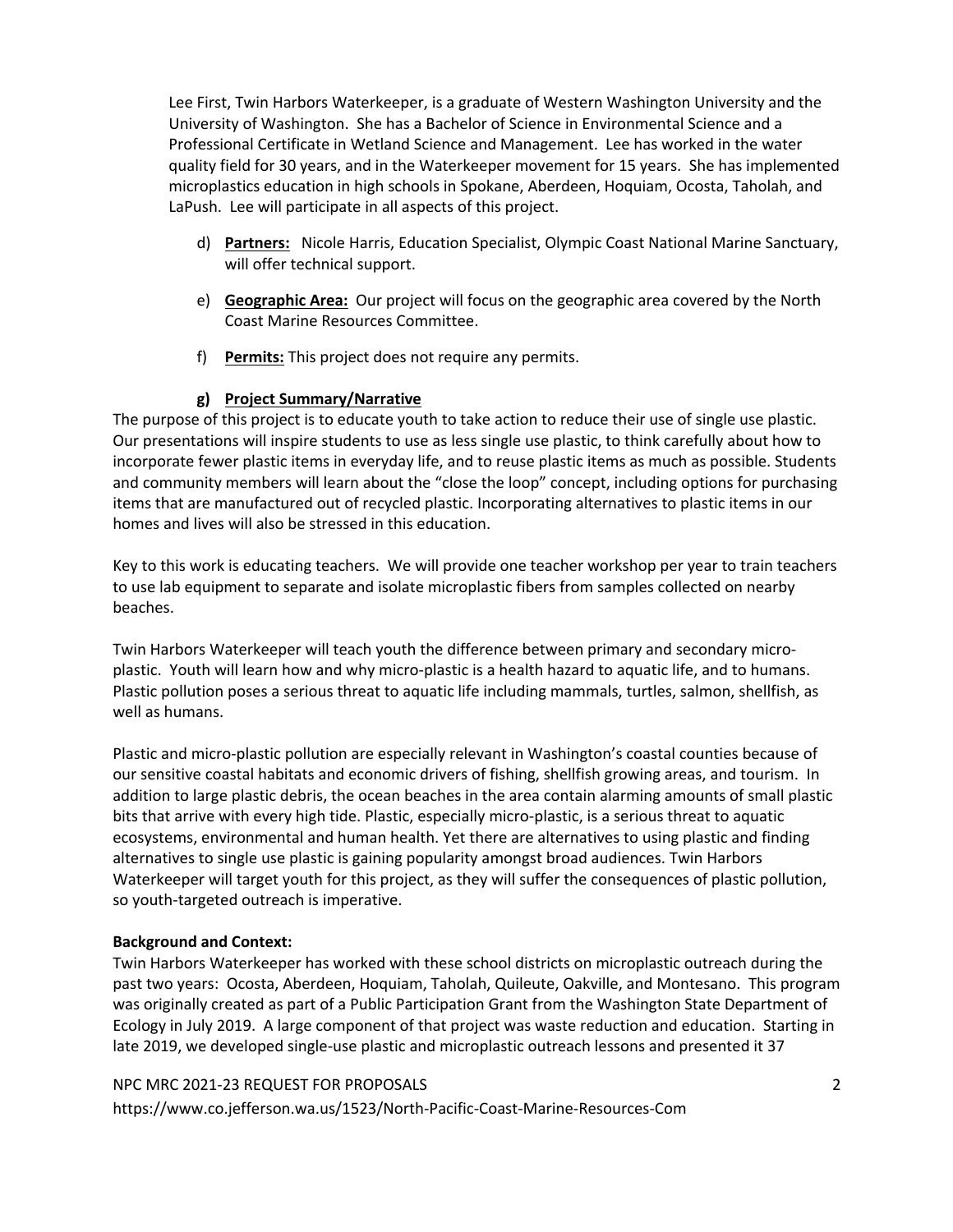classrooms in the Chehalis River watershed, reaching almost 700 students. We hope to continue and expand this outreach work along the North Coast with funding for this proposal.

Through this request we hope to expand this education and outreach program to students along the North Pacific Coast including students in Quileute, Forks, Neah Bay and Cape Flattery.

**North Coast MRC stated goal:** The Marine Resources Committee (MRC) is an advisory group to the Board of County Commissioners and part of the regional Northwest Straits Marine Conservation Initiative. MRC members are citizen volunteers committed to protecting and restoring marine habitats in our ecologically rich corner of the world.

Our project is appropriate for MRC funding because it is about educating and involving the next generation and inspire them to protect our marine environments and aquatic life. Key to this project is our plan to educate teachers to bring about this lasting change.

We will bring students and community members the power of perspective by introducing them to the problems associated with single use, and the environmental health hazards caused by micro-plastics. Around the world fisheries are projected to catch more plastic than fish in coming years. Locally we can make a difference by educating our community.

Our project will focus on outreach to teachers and students in coastal communities. Outreach will consist of classroom and field activities (Covid-dependent).

Teachers will be confident in their skills to use lab equipment to illustrate the complexity of the microplastic problem in our oceans. Students will be inspired to reduce their use of single use plastic and reach out to others to prevent, reduce, and clean up pollution. Students will embrace the "close the loop" concept.

Depending upon Covid-19 protocols, we will either present the PowerPoint presentation we have developed and tested on plastics/micro-plastics during the first trip to the classroom, and/or provide the presentation virtually. If appropriate, we will accompany the class on a field trip to the beach to collect sand samples and beach trash.

We intend to reach up to 100 youth with micro-plastic education in the classroom and in the field.

Twin Harbors Waterkeeper plans to continue this project into the future. We are continually diversifying our funding to ensure project continuation.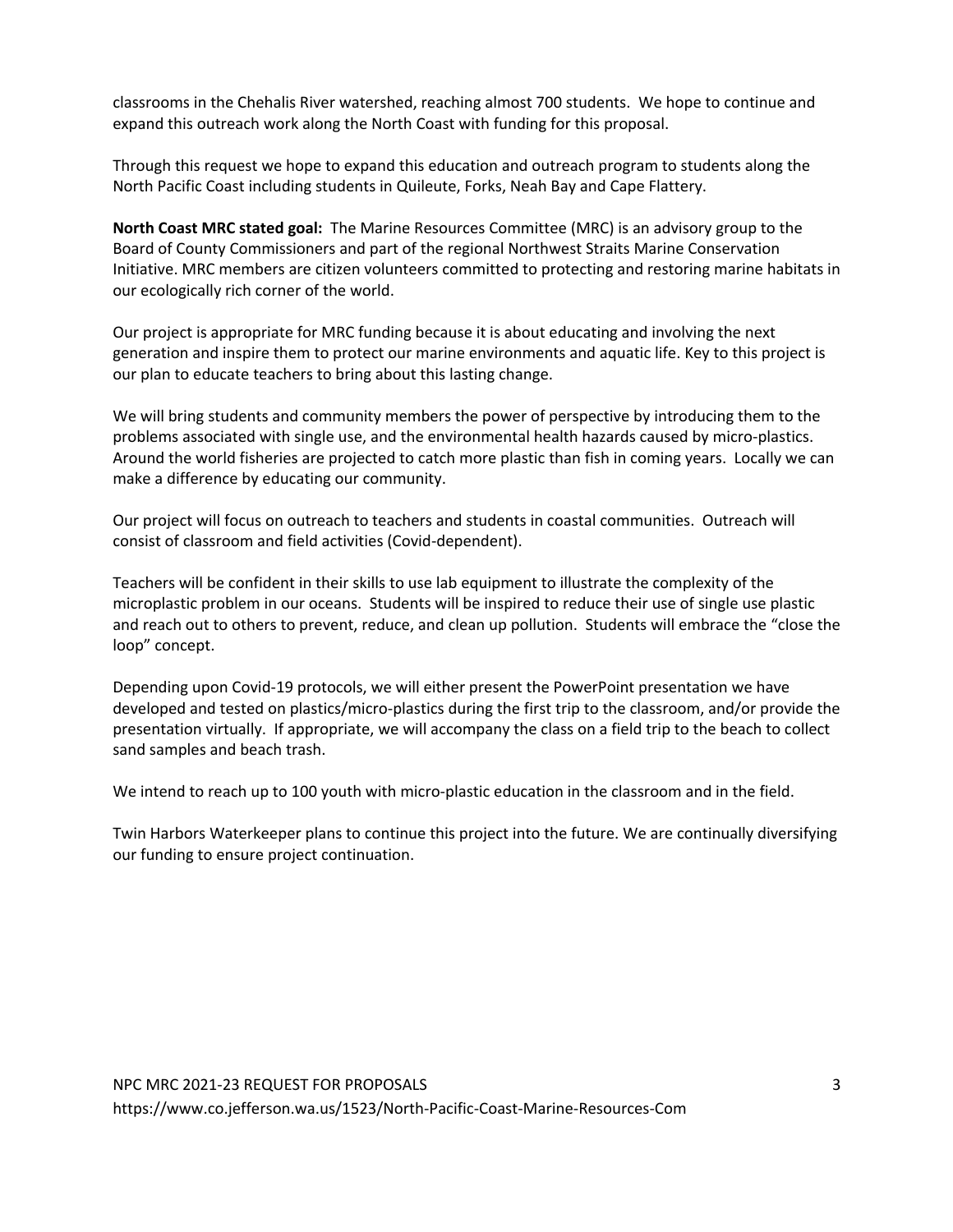|                      |                          |                | <b>Matching</b>     |              |
|----------------------|--------------------------|----------------|---------------------|--------------|
|                      |                          | <b>MRC</b>     | <b>Contribution</b> | <b>Total</b> |
| Category             | <b>Detail</b>            | <b>Request</b> | (not required)      |              |
| Salaries and         |                          |                |                     |              |
| Benefits or hourly   | Lee First @ 25 hours     |                |                     | \$1,075      |
| wages                | @43/hour                 | \$1,075        |                     |              |
| Supplies/Equipment   | Lab supplies             | \$200          |                     | \$200        |
|                      | 1 Trip each to Neah Bay, |                |                     |              |
|                      | Cape Flattery, Forks,    |                |                     |              |
|                      | Quileute (1074 miles     |                |                     | \$612        |
| <b>Travel</b>        | round trip) @ .57/mile   | \$612          |                     |              |
|                      | Alexa Brown @ 60 hours   |                |                     |              |
|                      | @ 30/hour                | \$1,800        |                     | \$1,800      |
| Contracted services  |                          |                |                     |              |
| Indirect expenses    |                          |                |                     |              |
| (All such expenses   |                          |                |                     |              |
| should be itemized.) |                          |                |                     |              |
| Other                |                          |                |                     |              |
| Totals               |                          | \$3,687        |                     | \$3,687      |

**APPENDIX C Estimated Budget Template and Instructions**

- 1. Personnel salaries and benefits (or hourly wages): Include the names of each individual to be supported by the project, anticipated numbers of hours, and hourly rate including benefits as applicable.
- 2. Supplies: Supplies are defined as those items purchased which are typically used up in the course of the project such as paper, staples, printer ink, etc.
- 3. Equipment: Equipment is defined as tangible property necessary to the project such as scientific equipment, electronic devices and sampling gear. All anticipated equipment purchases and costs must be included in the budget. Approved items may become the property of WDFW at the conclusion of the project depending on value and type.
- 4. Travel: All travel expenses will be reimbursed at standard WA State rates http://www.ofm.wa.gov/resources/travel.asp. Please list destinations, number of trips and other details.
- 5. Contracted services: List any subcontractors and provide details of expenditures.

NPC MRC 2021-23 REQUEST FOR PROPOSALS

https://www.co.jefferson.wa.us/1523/North-Pacific-Coast-Marine-Resources-Com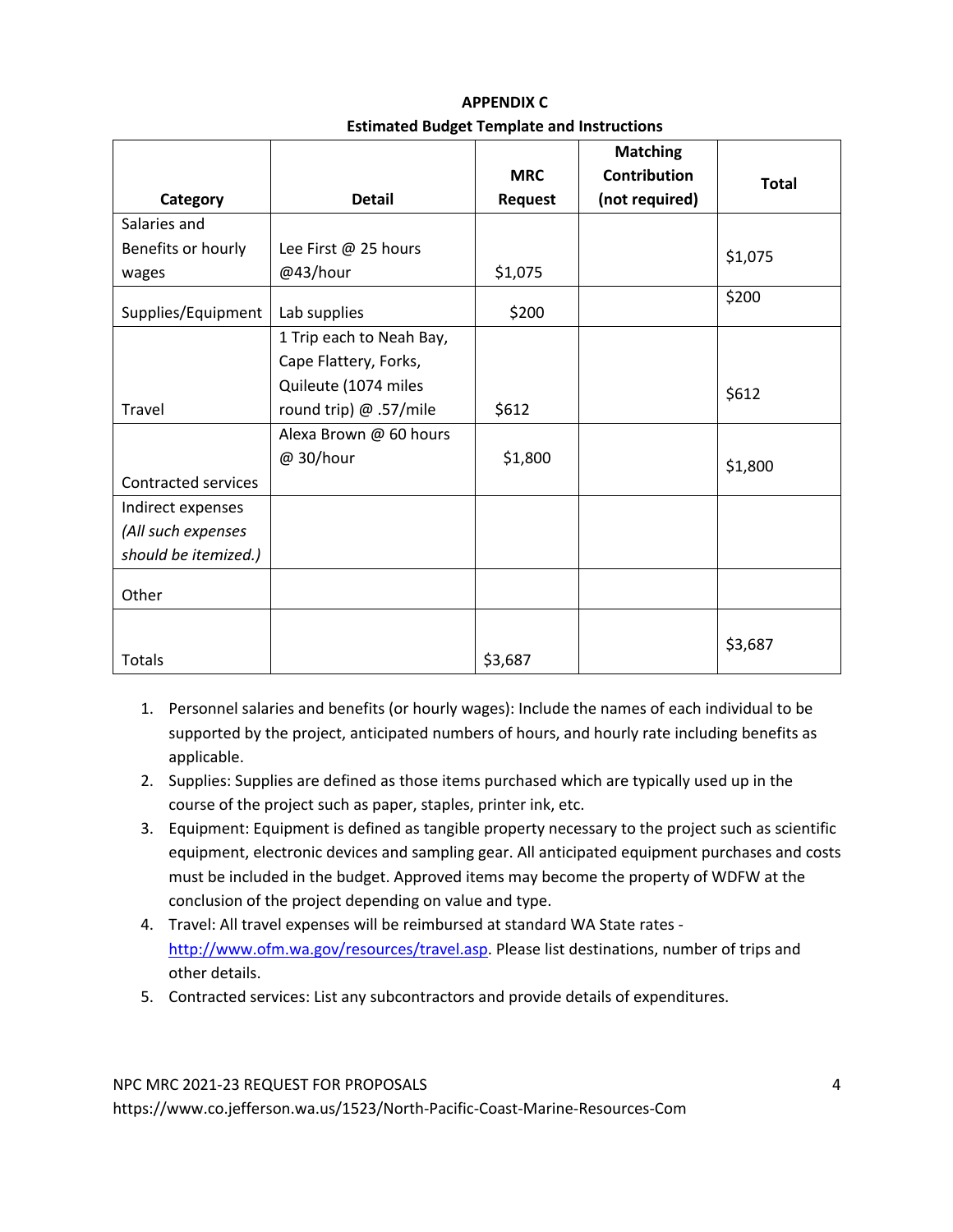- 6. Itemized indirect expenses: No generalized "Indirect" "Overhead", "Administration" or similar categories of costs are allowable. Specific costs must be listed under this category or divided out among the other categories.
- 7. Other: Items such as entrance fees that don't fit well into the other budget categories.